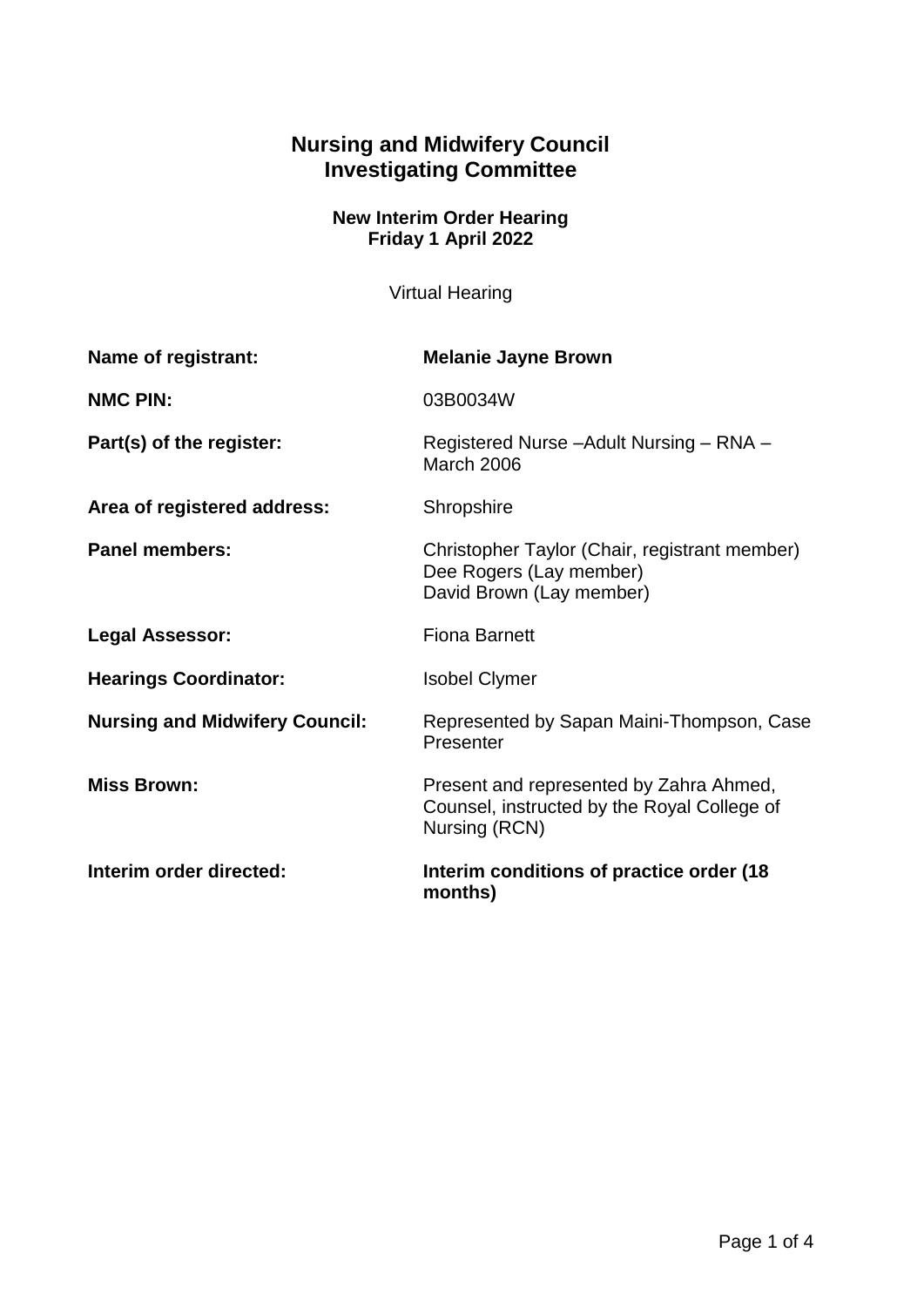### **Decision and reasons on interim order**

The panel decided to make an interim conditions of practice order for a period of 18 months.

The panel has determined that the following condition are proportionate and appropriate:

'For the purposes of these conditions, 'employment' and 'work' mean any paid or unpaid post in a nursing, midwifery or nursing associate role. Also, 'course of study' and 'course' mean any course of educational study connected to nursing, midwifery or nursing associates.

- 1. You must limit your practice to one substantive employer which is not an agency.
- 2. You must limit your practice to a non-clinical setting.
- 3. You must not be involved in the handling of medication under any circumstances
- 4. You must ensure that you are supervised by another registered nurse any time you are working. Your supervision must consist of
	- a) Working at all times whilst being directly observed by another registered nurse
	- b) Weekly meetings to discuss your compliance with this interim conditions of practice order
- 5. You must send a report from your line manager/ supervisor to your NMC case officer before any meeting or review hearing commenting on your compliance with this interim conditions of practice order
- 6. [PRIVATE]
- 7. [PRIVATE]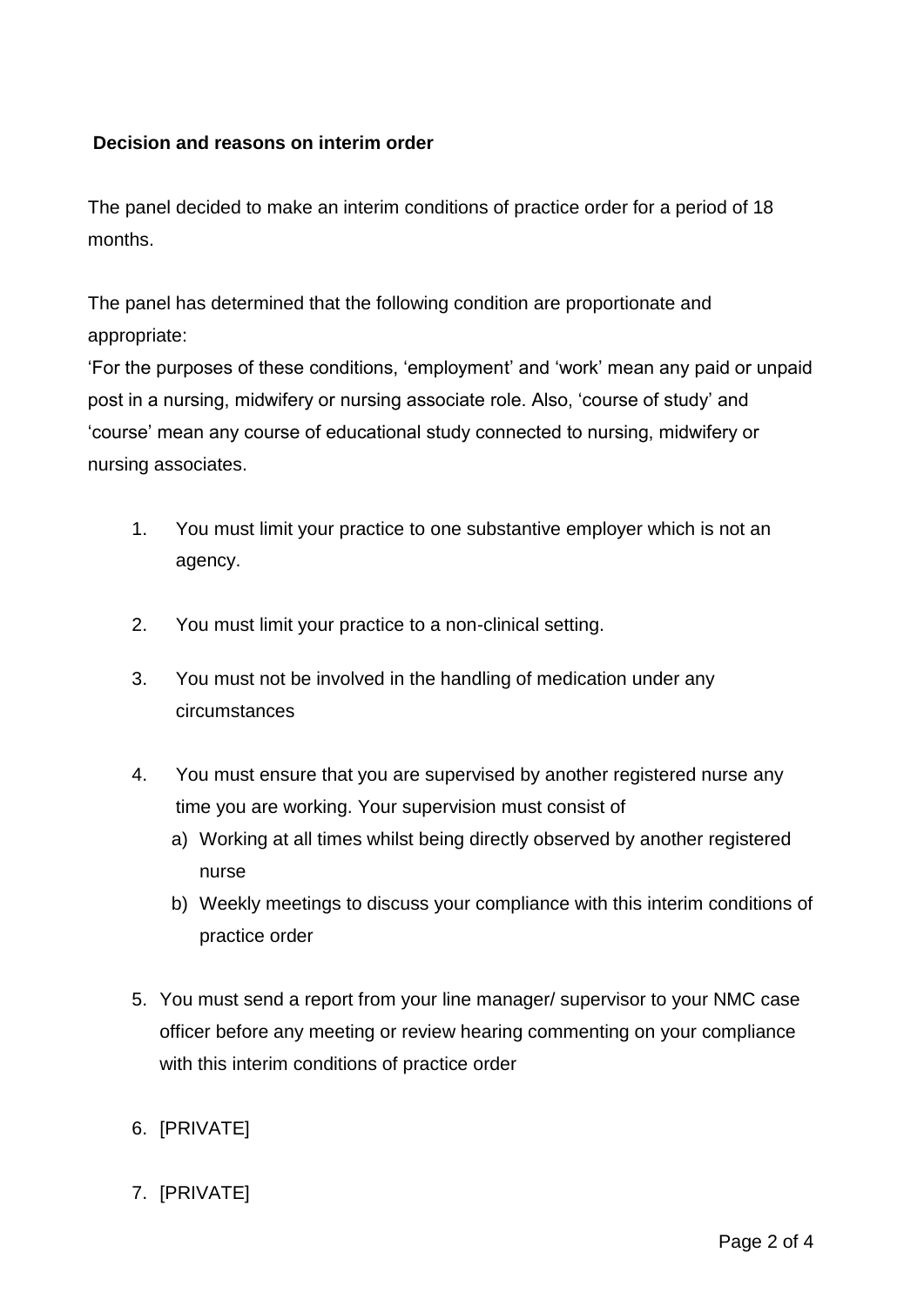# 8. [PRIVATE]

#### 9. [PRIVATE]

- 10.You must keep us informed about anywhere you are working by:
	- a) Telling your case officer within seven days of accepting or leaving any employment.
	- b) Giving your case officer your employer's contact details.
- 11.You must keep us informed about anywhere you are studying by:
	- a) Telling your case officer within seven days of accepting any course of study.
	- b) Giving your case officer the name and contact details of the organisation offering that course of study.
- 12.You must immediately give a copy of these conditions to:
	- a) Any organisation or person you work for.
	- b) Any employers you apply to for work (at the time of application).
	- c) Any establishment you apply to (at the time of application), or with which you are already enrolled, for a course of study.
- 13.You must tell your case officer, within seven days of your becoming aware of:
	- a) Any clinical incident you are involved in.
	- b) Any investigation started against you.
	- c) Any disciplinary proceedings taken against you.
- 14.You must allow your case officer to share, as necessary, details about your performance, your compliance with and / or progress under these conditions with:
	- a) Any current or future employer.
	- b) Any educational establishment.